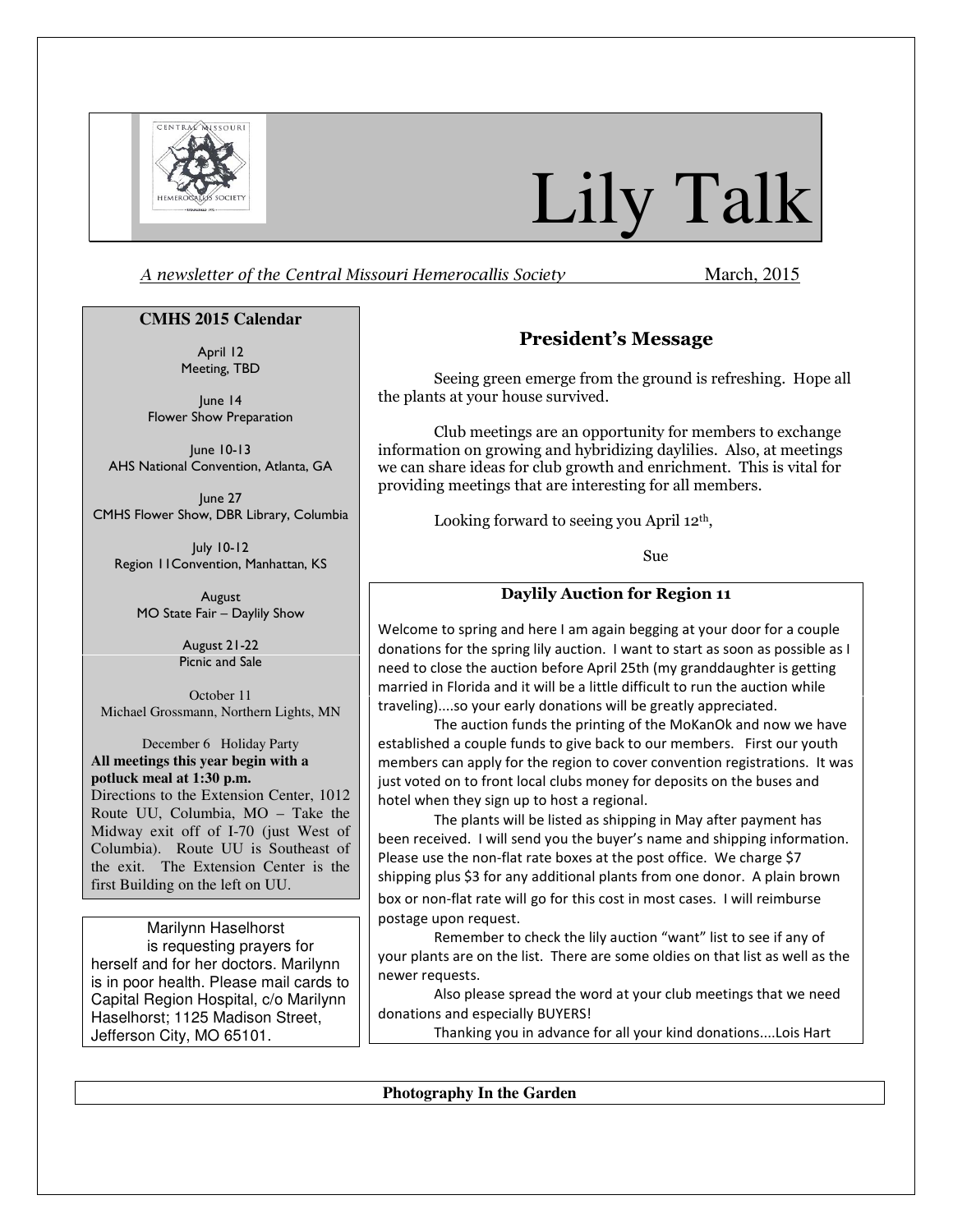Charley Blackmore and Leemer Cernohlavek have put together a program for us on taking photos in the garden… more specifically daylilies.

Please join us to learn how to take better pictures of our favorite flowers.

# Bob McConnell 1947-2015

Central Missouri Hemerocallis Society lost a wonderful leader and mentor this winter when Bob McConnell passed away on January 5.

In AHS we have a slogan, "Come for the plants; stay for the people." This could easily be the slogan for McConnell's Plantland. Locals first went there because it was the best place to buy perennials, especially daylilies! Or because they heard Bob co-hosting a radio garden show or took one of his adult education classes or heard him speak on daylilies at the county fair. And yes, he and Sue have great plants, classics proven to be very hardy here. But, most of us went back for visits with Bob (visits full of gardening advice, anecdotes and jokes) because we had become good friends.

Bob McConnell was wise and generous, a humble encourager of others, a man with a heart for service. He has been the glue that has held our club together. He always gave it his best and encouraged that in others. If he asked you to help with a club function it was hard to say no because his passion for promoting daylilies was contagious.

He held multiple positions in CMHS through the years, was a garden judge instructor, served as RVP of Region 11 and as Director on the AHS board where he coordinated garden judge training. For all of this service he was recognized with the Region 11 Mavis Smith Award for Outstanding Service.

He chaired the Lily Exhibition at the Missouri State Fair for many years. It was fun to bring flowers to compete, then sit and listen as he played daylily ambassador to all the Horticulture building visitors.

Bob was a hybridizer himself. He registered and named a few of them that met his high standards. He helped those of us who were budding hybridizers to see the potential traits in certain cultivars. He enjoyed touring our gardens, making recommendations and celebrating our successes.

Bob also saw potential in people. He encouraged and helped us to grow. When I was new to the club he cajoled me into writing "just a few paragraphs" as club reporter for the MoKanOk. Others probably started serving similarly, and before we knew it we were made officers or helping to organize a flower show or regional tour. It didn't help to protest "I'm not ready for this" – he'd counter with "Don't worry I'll be there to support you!"

He loved fishing and would fry catfish at our August picnic. Bob did not call attention to himself or his accomplishments. He just gave generously of himself to others. He didn't want a daylily to be named Bob McConnell, but did finally consent to having one named Catfish Bob in his honor.

Bob was a dear friend to so many. He grew us as gardeners, he grew us as hybridizers, he grew us as leaders and he inspired us to be better people.